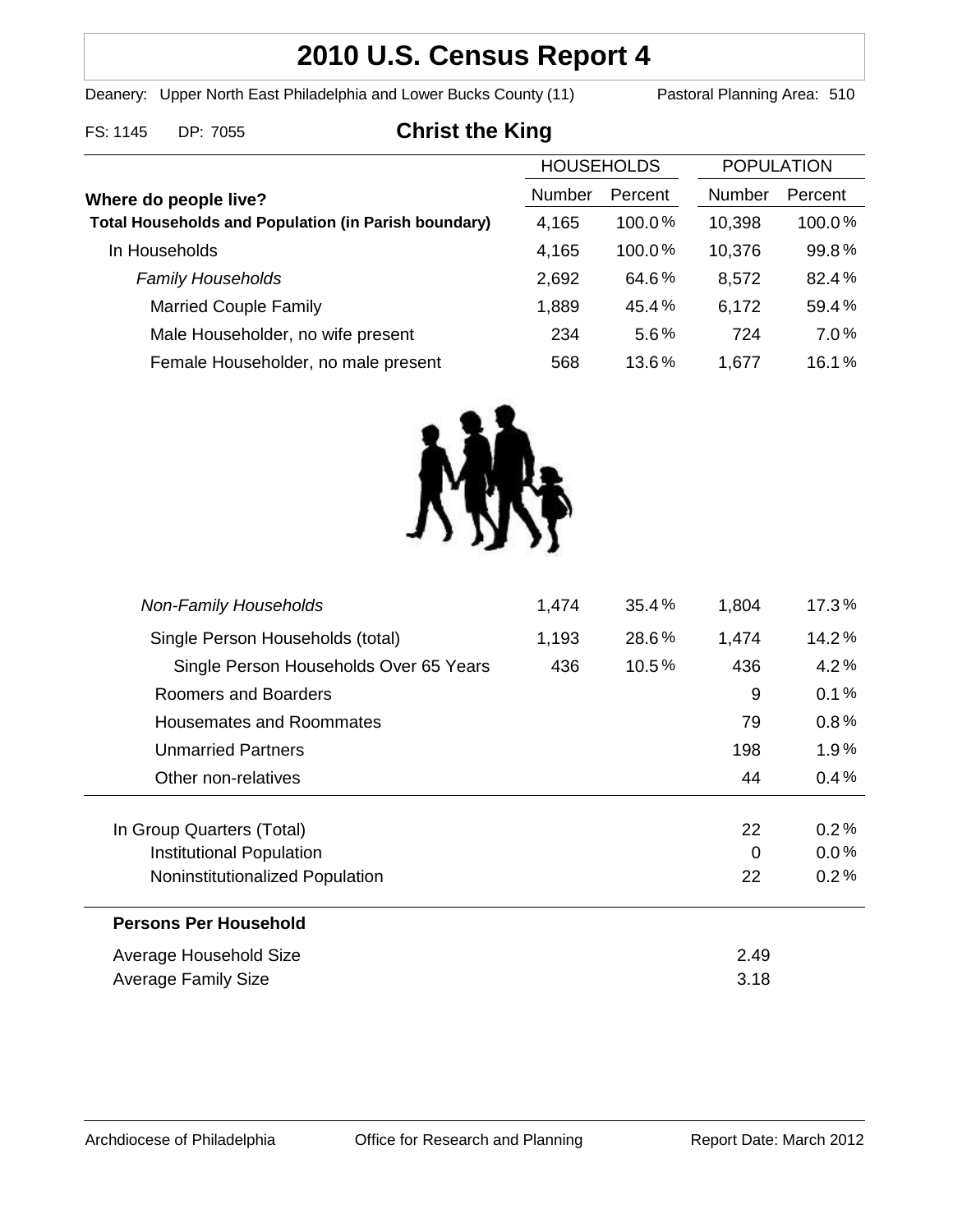# **2010 U.S. Census Report 4**

Deanery: Upper North East Philadelphia and Lower Bucks County (11) Pastoral Planning Area: 510

# FS: 1145 DP: 7055 **Christ the King**

|                                                      | <b>POPULATION</b> |         |
|------------------------------------------------------|-------------------|---------|
| Where do Children - Under Age 18 Live?               | Number            | Percent |
| Total Children - Under Age 18 (in Parish boundary)   | 2,213             | 100.0%  |
| In Households                                        | 2,212             | 100.0%  |
| Householder or spouse is under 18                    | 0                 | 0.0%    |
| With Related:                                        |                   |         |
| Married-Couple Family                                | 1,423             | 64.3%   |
| Male Householder, No Wife Present                    | 172               | 7.8%    |
| Female Householder, No Husband Present               | 350               | 15.8%   |
| <b>Other Related Householder</b>                     | 50                | 2.2%    |
| <b>With Non-Relatives</b>                            | 24                | 1.1%    |
| <b>Grandparent Householder</b>                       | 194               | 8.8%    |
| In Group Quarters                                    | $\boldsymbol{0}$  | 0.0%    |
| Institutionalized population                         | 0                 | 0.0%    |
| Noninstitutionalized population                      | $\mathbf 0$       | 0.0%    |
| Where do Adults - Age 65 and Older - Live?           |                   |         |
| Total Adults - Age 65 and Older (in Parish boundary) | 1,563             | 100.0%  |
| In Households                                        | 1,555             | 99.5%   |
| Family Households:                                   | 1,066             | 68.2%   |
| Is Householder or Spouse                             | 920               | 58.9%   |
| With Other Relative Householder                      | 19                | 1.2%    |
| With Non-Related Householder                         | 6                 | 0.4%    |
| is Parent                                            | 93                | 5.9%    |
| is Parent-in-Law                                     | 28                | 1.8%    |
| In Non-family Households:                            | 488               | 31.2%   |
| Male Living Alone                                    | 117               | 7.5%    |
| Male not Living Alone                                | 17                | 1.1%    |
| Female Living Alone                                  | 319               | 20.4%   |
| Female not Living Alone                              | 14                | 0.9%    |
| Other                                                | 21                | 1.4%    |
| In Group Quarters                                    | 8                 | 0.5%    |
| Institutionalized population                         | 0                 | 0.0%    |
| Noninstitutionalized population                      | 8                 | 0.5%    |
| <b>Housing Units in the Parish boundary</b>          |                   |         |
| <b>Total Housing Units</b>                           | 4,335             | 100.0%  |
| Occupied                                             | 4,165             | 96.1%   |
| Owner-Occupied                                       | 2,990             | 69.0%   |
| Renter-Occupied<br>Щ,                                | 1,175             | 27.1%   |
| Vacant                                               | 170               | 3.9%    |

Archdiocese of Philadelphia **Office for Research and Planning** Report Date: March 2012